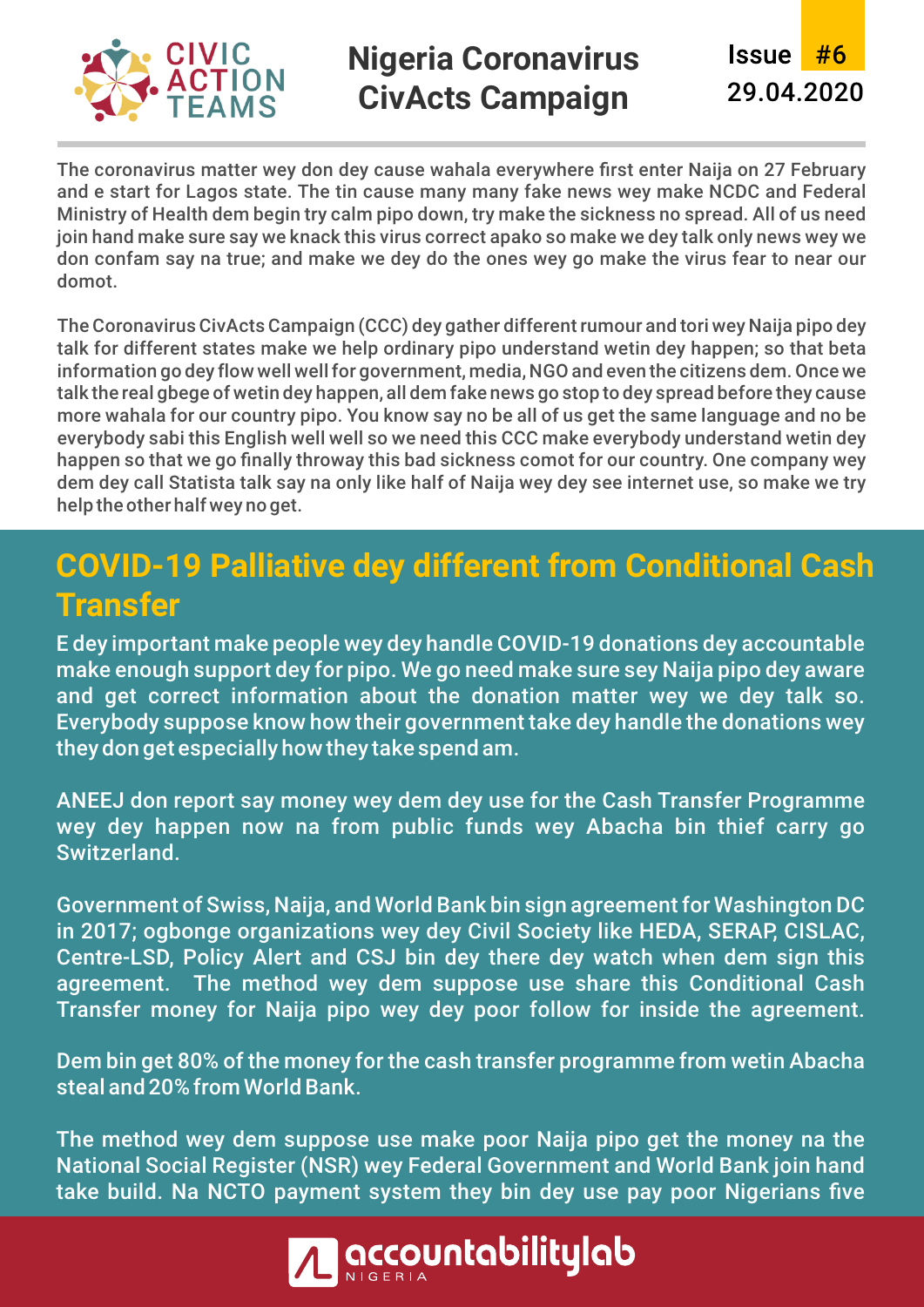thousand Naira every month. Na the Vice President office wey bin dey in charge of all the Social Protection Programme till 2019, when they transfer am give Ministry of Humanitarian Affairs, Disaster Management and Social Development. Since December last year, dem stop to dey pay the money again.

When COVID-19 kasala burst, president talk say make dem pay pipo wey don dey enjoy this programme money for four months (January to April), which come be twenty thousand Naira total. Federal Government come tell Naija pipo sey make dem calm down, dem go collect separate money to support dem because of the COVID-19 kasala, even when dem still dey share the CCT palliatives. Naija pipo need know say the Transfer Programme and palliatives for COVID-19 no be the same thing.

Coronavirus go comot your body once you drink disinfectant and sanitizer

COVID-19 no fit catch you if you drink Ogogoro and chow Alligator pepper before 10 knack in the morning.

If Nigerian get coronavirus e go comot body by himself after one week

# **YEYE TORI (a) VS P CORRECT TORI**

Disinfectant fit poison you; you no suppose drink or pour am for body. If una drink disinfectants or sanitizers, you fit fall sick and your liver or kidney fit fail.

E no get any evidence wey talk say if you drink all this concotion, you no go get COVID-19. You fit get beta wahala for your body and your immune system fit become weak if you try am. The best way to make sure say you no get this virus na to no near pipo for outside this period.

Everybody get as the virus dey do am for body, e get some pipo wey fit recover after one week, e get others wey fit die. If they don confirm say you get am, e better make you stay for isolation center dey do wetin doctor talk say make you do till you test negative before you go fit go house.

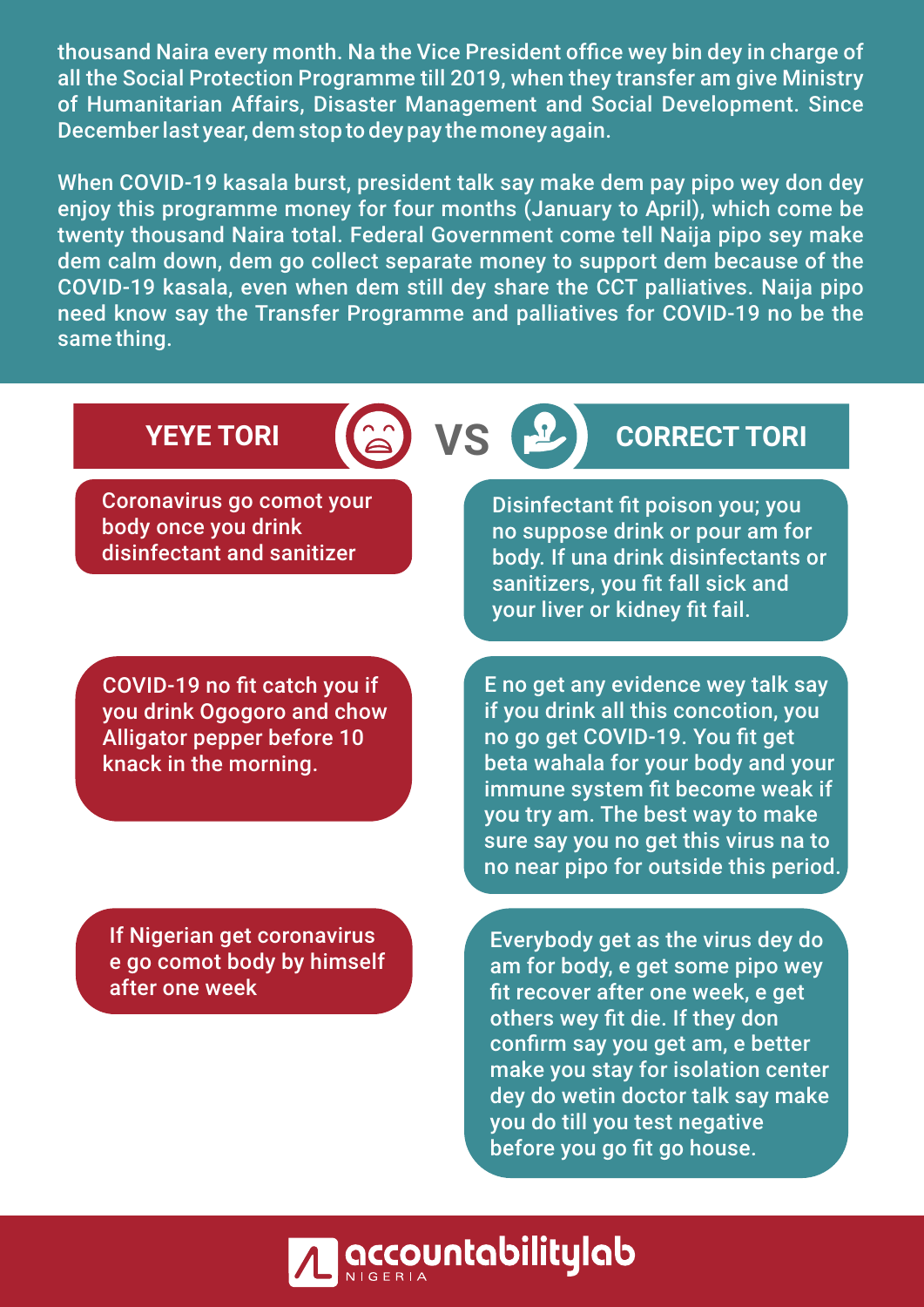## **YEYE TORI** (2) VS **P** cORRECT TORI

If you drink hot water e go flush the COVID-19 comot your body quick quick

E good make you dey drink water normally but hot water no dey comot coronavirus for body. If you drink water wey dey too hot e fit injure you so make you no do am.

#### **Social distancing suppose follow for how they dey take share food**

**VS**

E dey good to share food for people wey no hold this period, but e also dey important make social distancing follow for the sharing make the COVID-19 no dey spread for where dem dey share food.

We don dey observe say when they dey distribute food for people wey no hold pipo they gather, and when pipo dey gather like that e mean say COVID-19 fit spread more much for there.



E dey important make everybody wey dey involved find how they go take share the food make people no gather. E better make we dey plan with area council chairman or youth leaders make we dey share the food for pipo house instead of to dey spread coronavirus every time you wan share food.